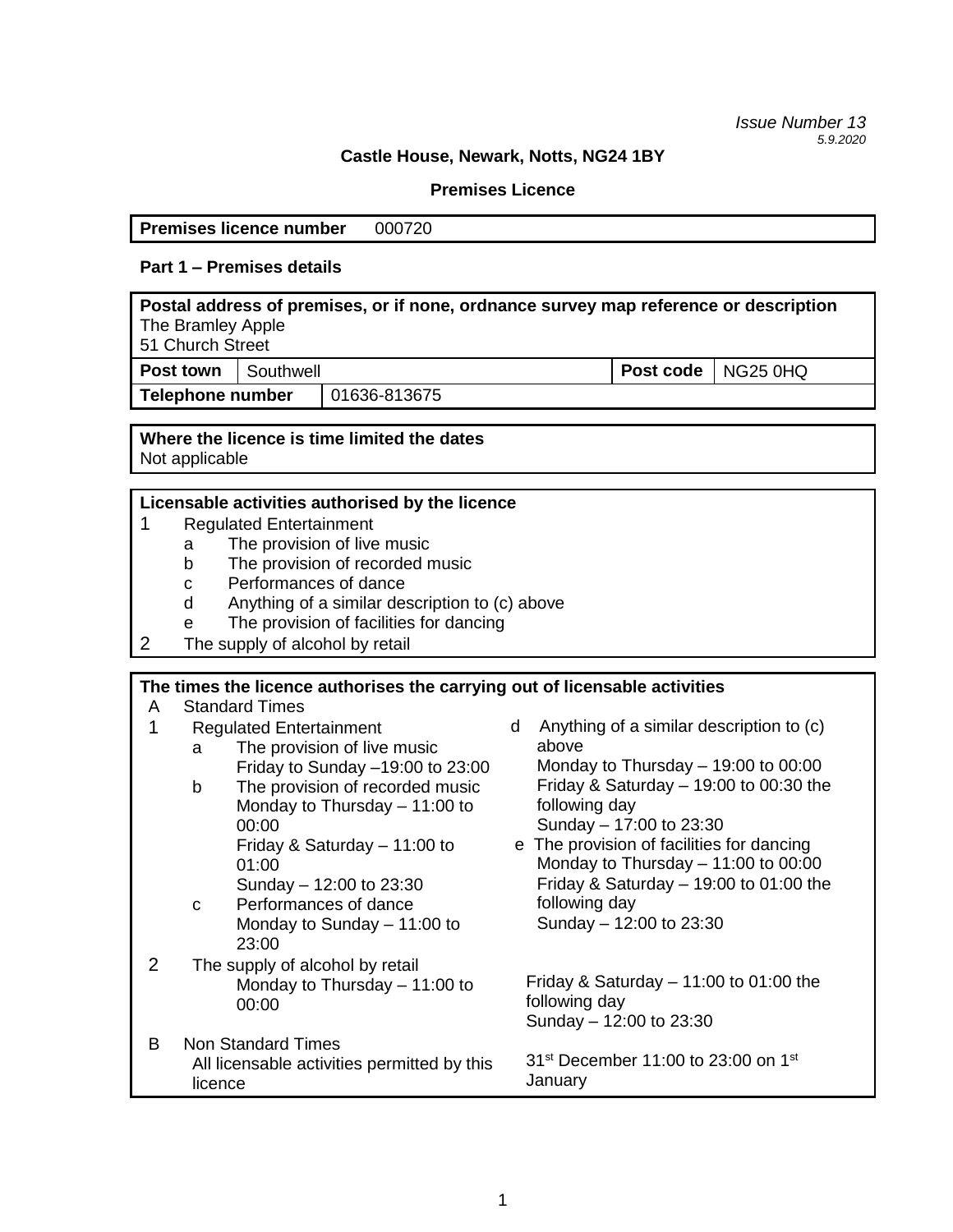#### **The opening hours of the premises**

- A Standard Times Monday to Thursday –11:00 to 00:30 the following day Friday & Saturday – 11:00 to 01:30 the following day Sunday – 12:00 to 00:00 B Non Standard Times
- 31<sup>st</sup> December 11:00 to 23:00 on 1<sup>st</sup> January

# **Where the licence authorises supplies of alcohol whether these are on and/or off supplies**

Both on and off supplies

#### **Part 2**

**Name, (registered) address, telephone number and e-mail (where relevant) of holder of premises licence** Richard Harry Scragg & Helen Mary Teasdale **Ellington** Tattershall Drive Nottingham NG7 1AD Tel: 0115 9413187

#### **Registered number of holder, for example company number, charity number (where applicable)** Not applicable

**Name, address and telephone number of designated premises supervisor where the premises licence authorises the supply of alcohol** James Kemp

**Personal licence number and issuing authority of personal licence held by designated premises supervisor where the premises licence authorises the supply of alcohol** Personal Licence number: 001009 Issuing Authority: Newark and Sherwood District Council

#### **Annex 1 - Mandatory conditions**

#### **Designated Premises Supervisor**

No alcohol may be supplied under this Licence:

- (a) at any time when there is no Designated Premises Supervisor in respect of these Premises; or
- (b) at any time when the Designated Premises Supervisor does not hold a personal licence or his/her personal licence is suspended.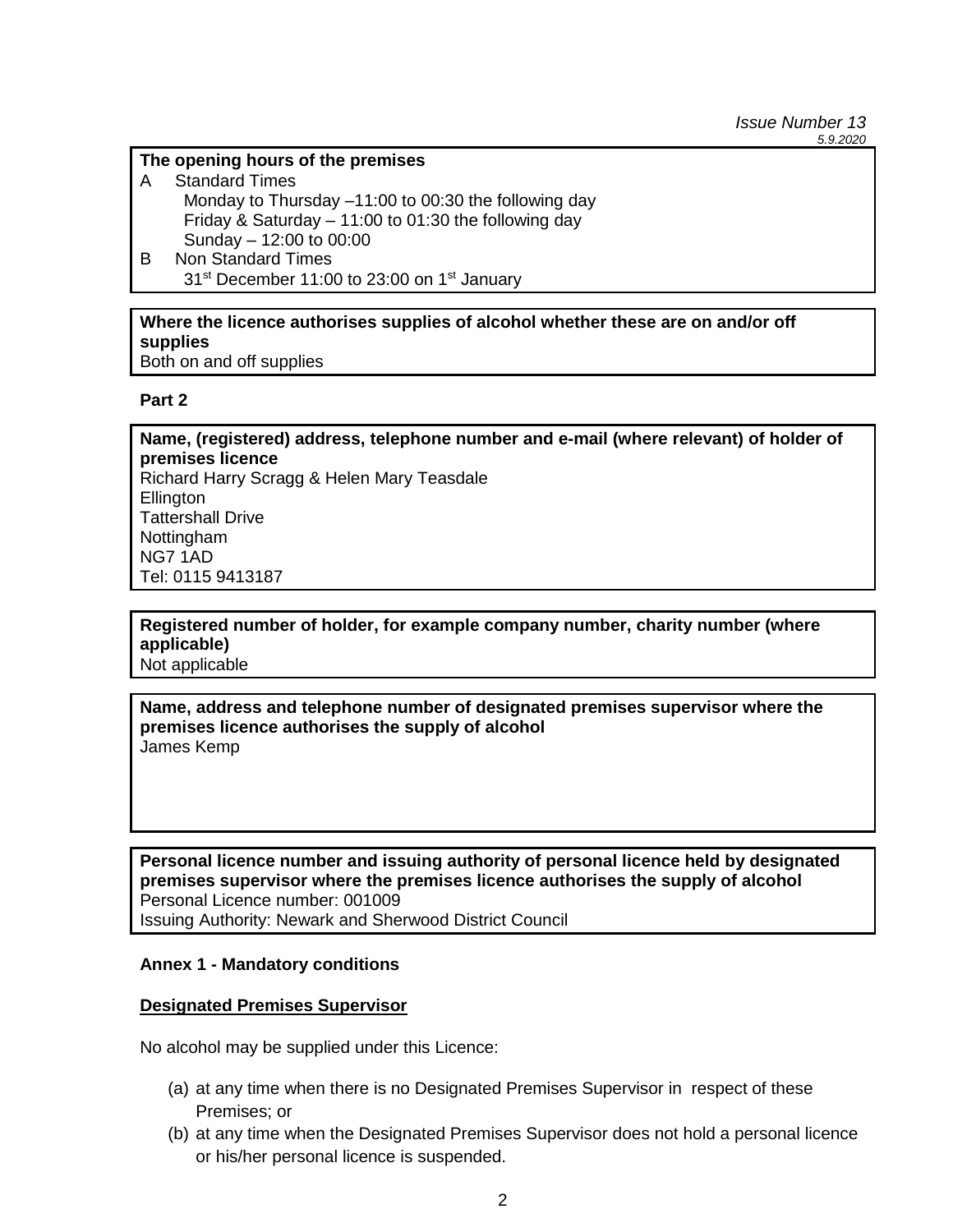#### **Authorisation By Personal Licence Holders**

Every supply of alcohol under this licence must be made or authorised by a person who holds a personal licence.

#### **Irresponsible Promotions**

(1) The responsible person must ensure that staff on relevant premises do not carry out, arrange or participate in any irresponsible promotions in relation to the premises.

(2) In this paragraph, an irresponsible promotion means any one or more of the following activities, or substantially similar activities, carried on for the purpose of encouraging the sale or supply of alcohol for consumption on the premises—

(a) games or other activities which require or encourage, or are designed to require or encourage, individuals to—

(i) drink a quantity of alcohol within a time limit (other than to drink alcohol sold or supplied on the premises before the cessation of the period in which the responsible person is authorised to sell or supply alcohol), or

(ii) drink as much alcohol as possible (whether within a time limit or otherwise);

(b) provision of unlimited or unspecified quantities of alcohol free or for a fixed or discounted fee to the public or to a group defined by a particular characteristic in a manner which carries a significant risk of undermining a licensing objective;

(c) provision of free or discounted alcohol or any other thing as a prize to encourage or reward the purchase and consumption of alcohol over a period of 24 hours or less in a manner which carries a significant risk of undermining a licensing objective;

(d) selling or supplying alcohol in association with promotional posters or flyers on, or in the vicinity of, the premises which can reasonably be considered to condone, encourage or glamorise anti-social behaviour or to refer to the effects of drunkenness in any favourable manner;

(e) dispensing alcohol directly by one person into the mouth of another (other than where that other person is unable to drink without assistance by reason of disability).

#### **Potable Water**

The responsible person must ensure that free potable water is provided on request to customers where it is reasonably available.

#### **Age Verification**

(1) The premises licence holder or club premises certificate holder must ensure that an age verification policy is adopted in respect of the premises in relation to the sale or supply of alcohol.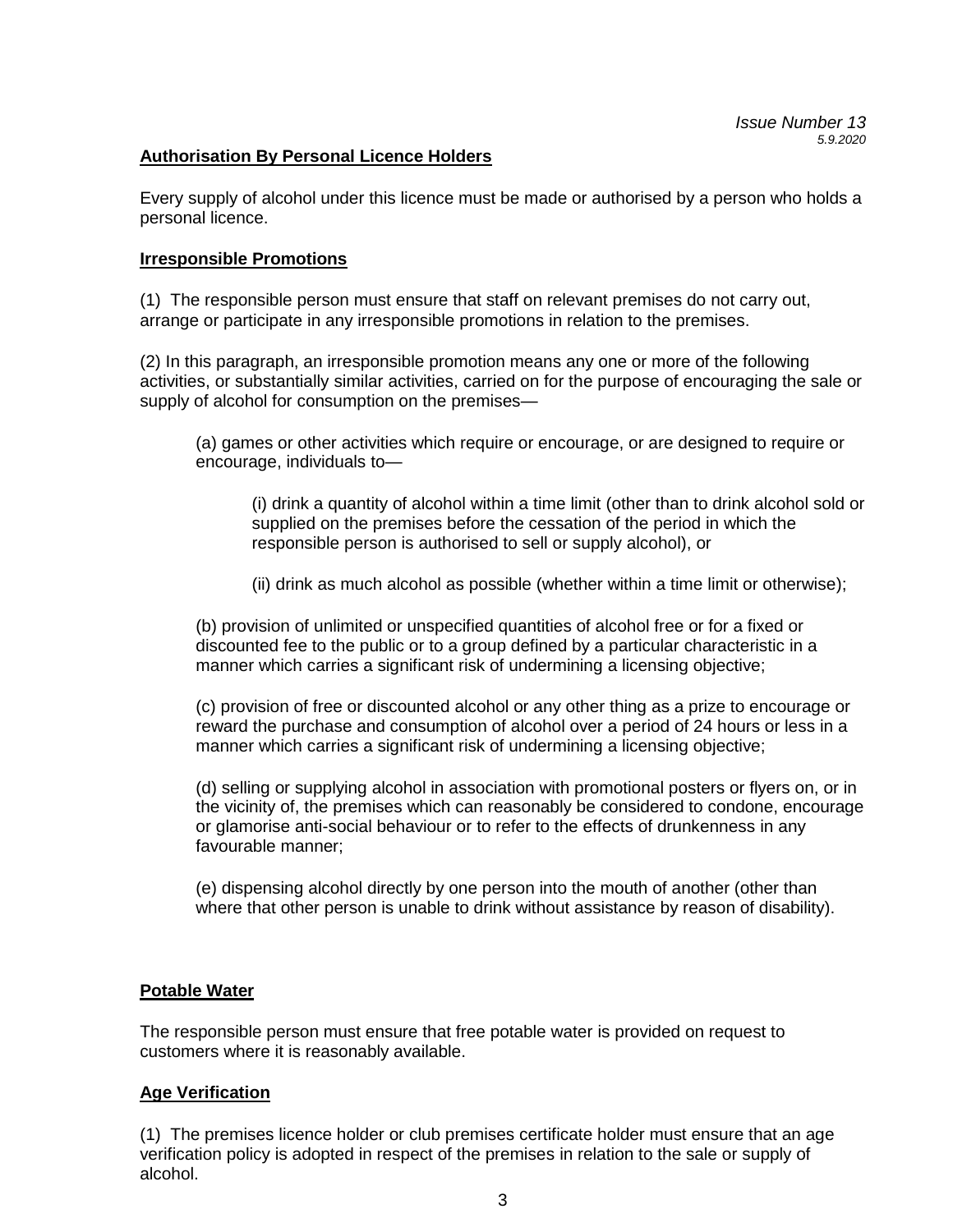*5.9.2020* (2) The designated premises supervisor in relation to the premises licence must ensure that the supply of alcohol at the premises is carried on in accordance with the age verification policy.

*Issue Number 13*

(3) The policy must require individuals who appear to the responsible person to be under 18 years of age (or such older age as may be specified in the policy) to produce on request, before being served alcohol, identification bearing their photograph, date of birth and either—

(a) a holographic mark, or

(b) an ultraviolet feature.

## **Small Measures**

The responsible person must ensure that—

(a) where any of the following alcoholic drinks is sold or supplied for consumption on the premises (other than alcoholic drinks sold or supplied having been made up in advance ready for sale or supply in a securely closed container) it is available to customers in the following measures—

- (i) beer or cider: ½ pint;
- (ii) gin, rum, vodka or whisky: 25 ml or 35 ml; and
- (iii) still wine in a glass: 125 ml;

(b) these measures are displayed in a menu, price list or other printed material which is available to customers on the premises; and

(c) where a customer does not in relation to a sale of alcohol specify the quantity of alcohol to be sold, the customer is made aware that these measures are available."

#### **Sales Of Alcohol Below The Permitted Price**

(1) A relevant person shall ensure that no alcohol is sold or supplied for consumption on or off the premises for a price which is less than the permitted price.

(2) For the purposes of the condition set out in paragraph 1—

(a)"duty" is to be construed in accordance with the Alcoholic Liquor Duties Act 1979;

(b)"permitted price" is the price found by applying the formula—

 $P = D + (D \times V)$ 

where—

- (i) P is the permitted price,
- (ii) D is the amount of duty chargeable in relation to the alcohol as if the duty were charged on the date of the sale or supply of the alcohol, and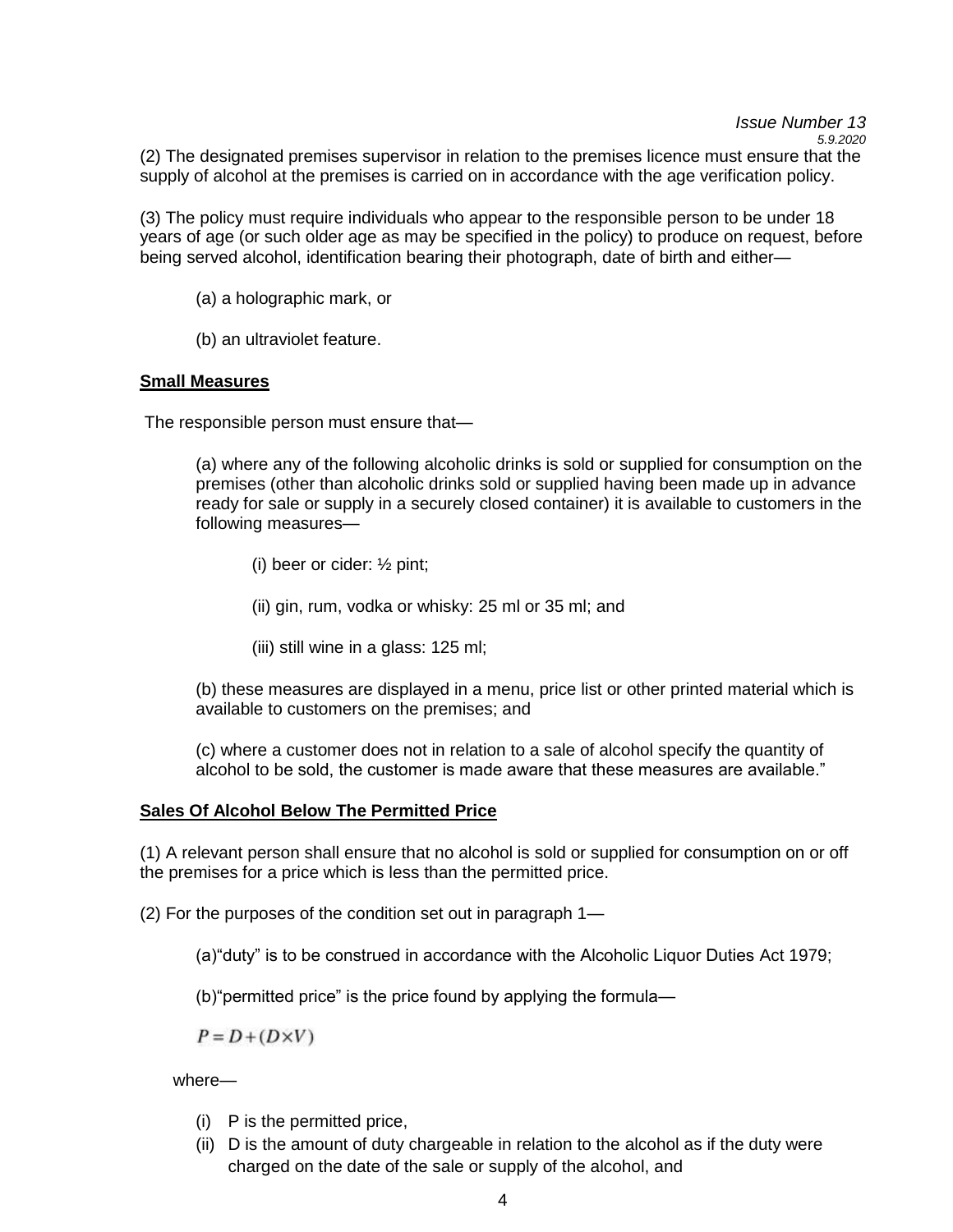- (iii) V is the rate of value added tax chargeable in relation to the alcohol as if the value added tax were charged on the date of the sale or supply of the alcohol;
- (c) "relevant person" means, in relation to premises in respect of which there is in force a premises licence—
- (i) the holder of the premises licence,
- (ii) the designated premises supervisor (if any) in respect of such a licence, or
- (iii) the personal licence holder who makes or authorizes the supply of alcohol under such a licence;
- (d) "relevant person" means, in relation to premises in respect of which there is in force a club premises certificate, any member or officer of the club present on the premises in a capacity which enables the member or officer to prevent the supply in question; and
- (e) "value added tax" means value added tax charged in accordance with the Value Added Tax Act 1994

(3) Where the permitted price given by Paragraph (b) of paragraph (2) would (apart from this paragraph) not be a whole number of pennies, the price given by that sub-paragraph shall be taken to be the price actually given by that sub-paragraph rounded up to the nearest penny.

. (4) (1)Sub-paragraph (2) applies where the permitted price given by Paragraph (b) of paragraph 2 on a day ("the first day") would be different from the permitted price on the next day ("the second day") as a result of a change to the rate of duty or value added tax.

(2) The permitted price which would apply on the first day applies to sales or supplies of alcohol which take place before the expiry of the period of 14 days beginning on the second day

#### **Exhibition of Films**

Admission of children (i.e. persons under the age of 18 years) to any exhibition of film must be restricted in accordance with any certificate and/or recommendation relating to that film made by the British Board of Film Classification

#### **Door Supervision**

Any person exercising a security activity (as defined by paragraph 2(1)(a) of schedule 2 of the Private Security Industry Act 2001) shall be licensed by the Security Industry Authority. Any such person shall be employed at the premises at the discretion of the Licence Holder/Designated Premises Supervisor and shall display their name badge at all times when on duty